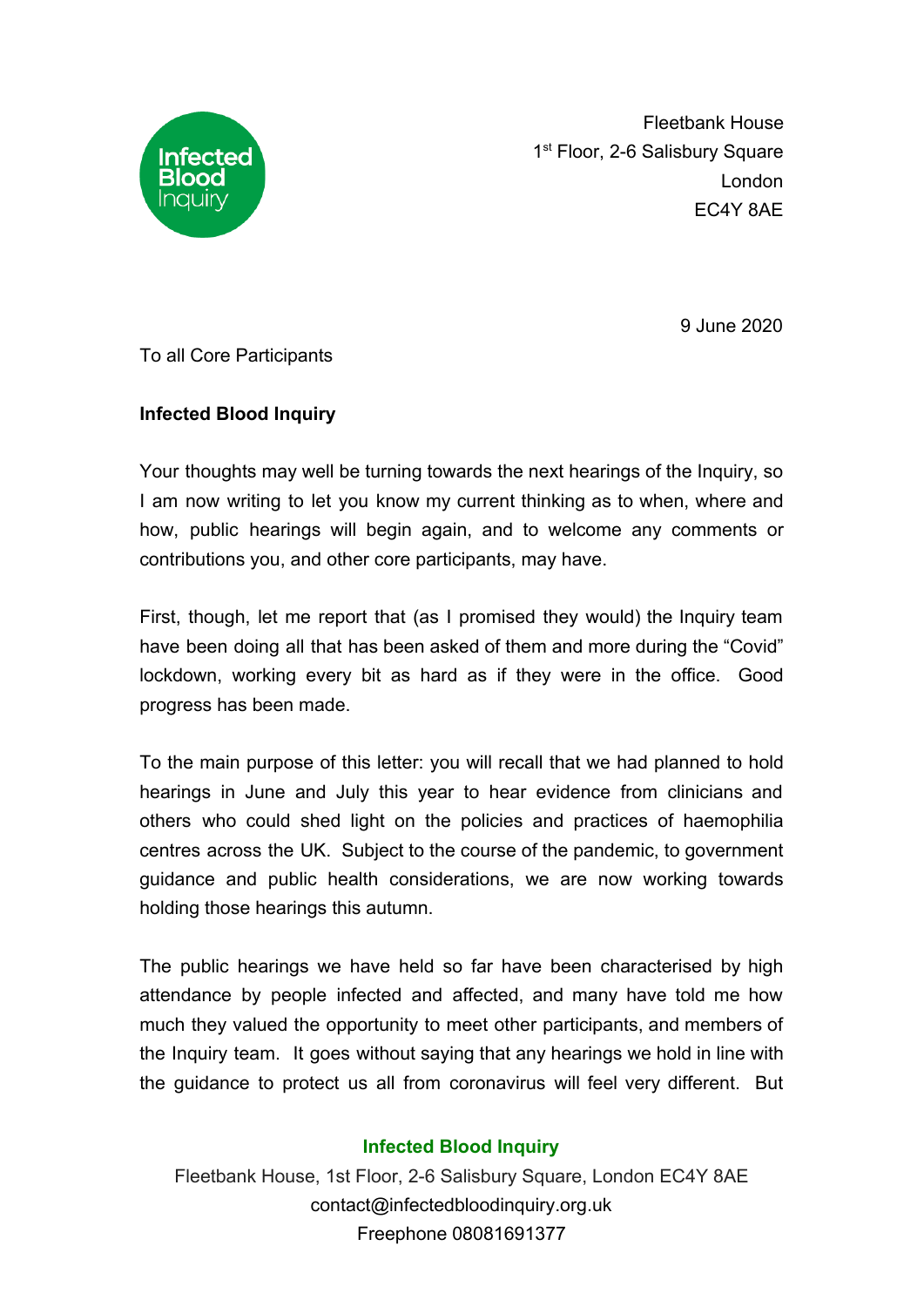waiting for the public health context to change would result in considerable delay which I cannot justify in light of the length of time many have already waited for the answers this Inquiry is tasked to deliver.

I am determined to maintain my principle of keeping people at the heart of this Inquiry. Doing so means I must consider the wellbeing of all participants. With more people now beginning to return to their places of work, we believe that – with full safety protocols in place – it should be possible by autumn to hold public hearings in Fleetbank House. We have been giving some thought to how best to do this in line with the principles I set out for this Inquiry at the preliminary hearings. Government guidance and public health considerations will determine the maximum numbers who can attend in person. We hope that in addition to myself, Counsel to the Inquiry, the witness – with their legal team and a personal supporter if they wish – and the essential technical team we will also be able to accommodate small numbers of participants safely in the hearing room.

The Inquiry's aim is that each witness is enabled to give the best evidence they can. Wherever possible I would like witnesses to give evidence in person. Witnesses will have use of a preparation area reserved for them. I recognise, however, that sometimes a witness will have to give evidence remotely (due to public health measures for coronavirus or existing health conditions) while I am in the hearing room. Where this has to happen, Inquiry Counsel and the technical team will do their best to make this process as straightforward as possible.

Recognised legal representatives will be able to follow proceedings and discuss lines of questioning with Inquiry Counsel, both in person or, if they prefer, remotely. The legal desks in the hearing room will not allow all lawyers to be accommodated while preserving a safe distance so we will also provide screens in the legal rooms.

For the first set of hearings from clinicians, Inquiry participants who have a link with the witness, or with the relevant haemophilia centre, will have priority

## **Infected Blood Inquiry**

Fleetbank House, 1st Floor, 2-6 Salisbury Square, London EC4Y 8AE contact@infectedbloodinquiry.org.uk Freephone 08081691377